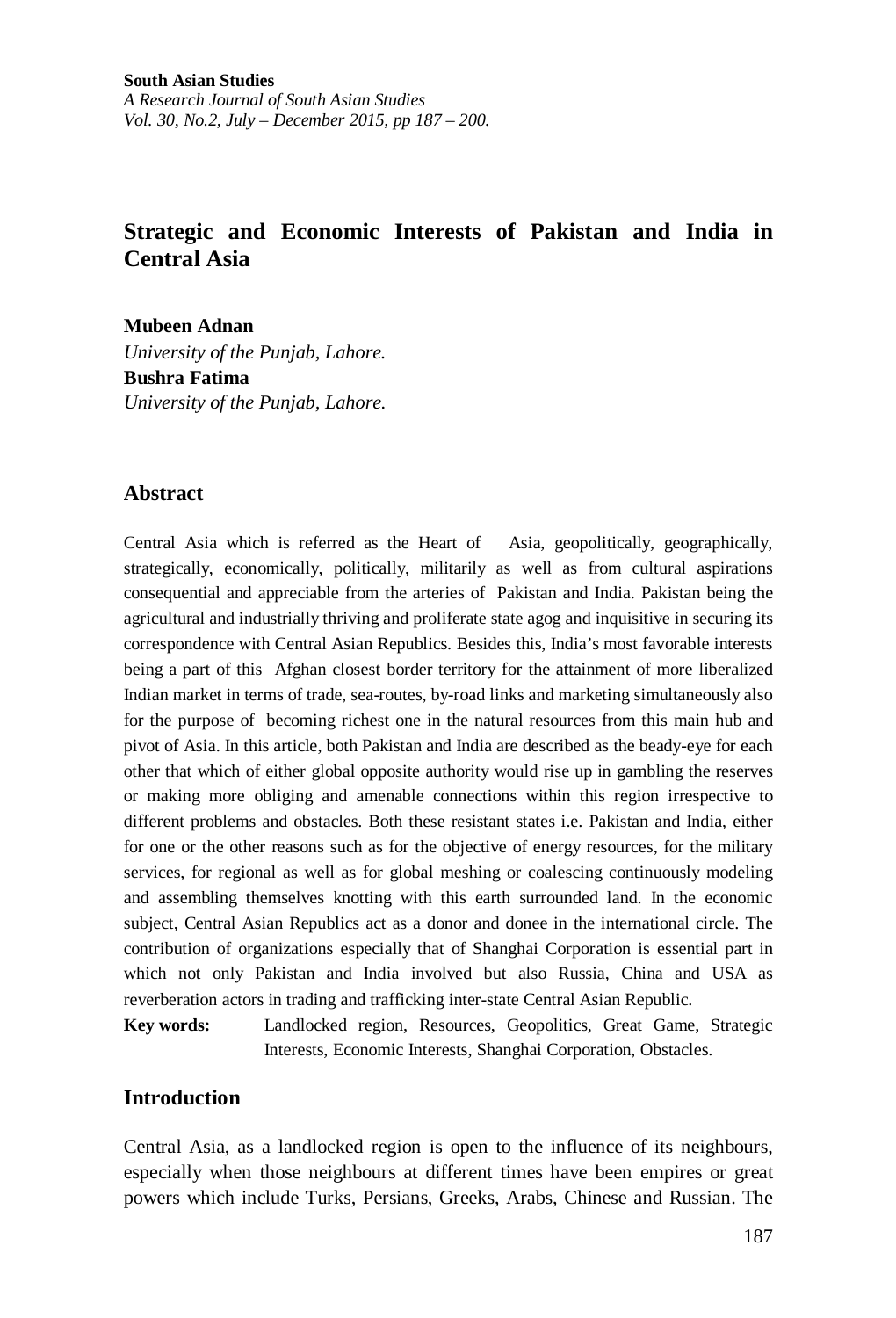all have encroached on and transformed the Central Asia. After one another power, the most recent appearance of Central Asia has been come after the collapse of Soviet Union in 1991. So the Central Asia comprises of five states of Kazakhstan, Kyrgyzstan, Tajikistan, Turkmenistan and Uzbekistan. These five states share much commonality as well as many differences which push them apart.(Bohr, 2004: 485)

These states have common history as well as culture but they differ in their ethnic issues, economic condition and in foreign relations. Russia's role in 1990's has shaped its influence in Central Asian States (Cummings, 2012: 93). Russia has remained the most important state to have its influence on domestic and international policies of Central Asia. Demise of USSR and appearance of Central Asian Republics (CARs) on the world map have changed the geo political scenario of the region. These states got importance due to the resources of oil and gas. These states possesses oil and gas resources more than that of Middle East as well as having those metals which are otherwise not found anywhere in the world.( Iqbal, 2014: 21)

Due to landlocked characteristic and being old part of USSR, most of the routes are having their convergence towards Moscow and after independence these states are in a process of exploring and establishing new land, Sea and Air routes to outside world.

## **Old and New Great Game**

Central Asia had been the chess board of imperial rivalry existed between British and Russian empires caused by their expansionist policies. "During late  $19<sup>th</sup>$  and  $20<sup>th</sup>$  centuries, the Central Asian region including Afghanistan was a zone of major contest between British-Indian Empire and Russian Czars. These powers were struggling for establishing their hold in the region, which was termed as the Great Game of that time" (Iqbal, 2014: 21). Russia and Britain were trying to contain each other in Afghanistan and Central Asia and demarcate the border between Afghanistan and Central Asia in 1884 in order to terminate the Great Game. Afghanistan became the center of conflict as on one side there was a big power Russia and on the other side British India was existing. British had feared that Russia may threaten British Balochistan to reach warm water via Turkman Heart and Kandhar while Russians were having fear that British would undermine them in Central Asia, either through Muslim tribes of the area or through the rulers of Bokhara and Kokand. So this great game was waged for blocking Russian and British further expansion but the new Great Game is being played for the access to the resources or wealth of Central Asian Republics. The players have increased from two to many which include Russia, USA, China, Afghanistan, India, Pakistan and Iran. Central Asian States having energy reserves which are needed by all power players of Great Game. Russia has potential to re-surge; USA is acting as a sole super power and struggling to retain its status of world hegemon. China is raising power and aims at attaining its economic giant status. India has huge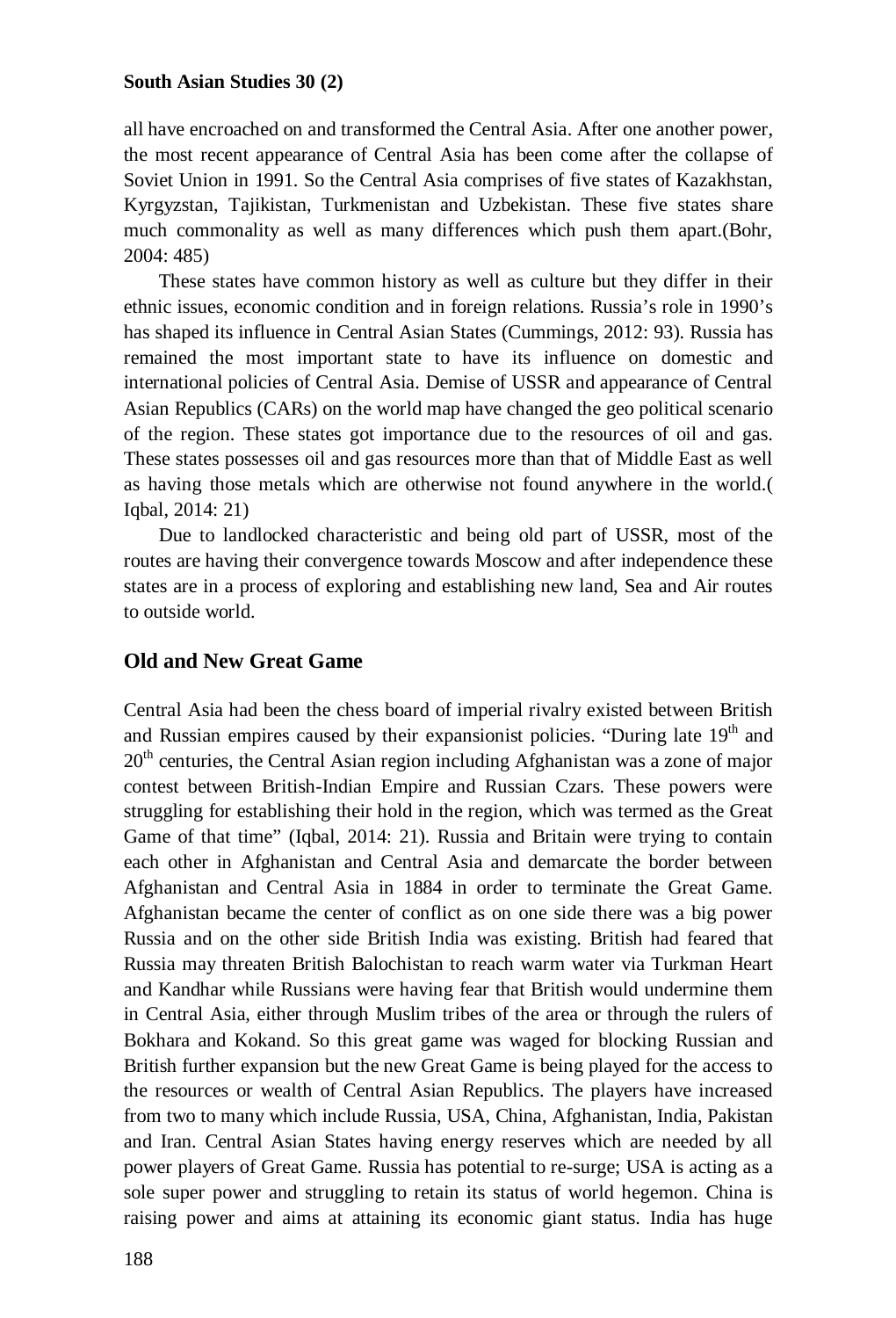market and aims to rise as regional power. Iran aims to dominate the Gulf as a regional power. Afghanistan is also important for the flow of resources from Central Asia to international world. Pakistan being a country on the cross roads of Central and South Asia is an important state for possessing warm water ports and routes of energy transportation to India and China. Pakistan is also sharing borders with Afghanistan, India and Iran.

### **Strategic and Economic Interests of India in Central Asian Republics**

India is a secular and global biggest democracy. Its economy is growing on a fast scale. India is a second thickly populated country having third largest standing army, the fourth largest air force and the fifth largest navy in the world. India wants to get a permanent membership in UN Security Council and looking forward to achieve the status of regional and global power. When in 1991 USSR was disintegrated it was alarming for India to see an Islamic block which would be inclined towards Pakistan. Since then India with the help of USSR fairly managed its ties with Central Asian Republics and prevented Pakistan from making good relations with them. During Taliban era, India formed a common front with Iran, Russia and Central Asian Republics against Taliban and India supported Northern Alliance against Taliban and created a tussle between Taliban and Northern Alliance in Afghanistan and it also created a gulf between Central Asian Republics and Pakistan (Iqbal, 2014: 84)."Counterterrorism cooperation has been the main security concern for India with regard to Central Asia, and cooperative security initiatives have already begun with Tajikistan, Uzbekistan, Kyrgyzstan, and Kazakhstan"(Lal,2006:30).

India became successful in attracting Central Asian Republics towards herself and she portrayed a bad image of Pakistan in front of Central Asian States. For India it was important to have good relations with Afghanistan in order to access the resources of Central Asia. 9/11 incident and US invasion of Afghanistan has had provided an opportunity to India to explore and develop her relations with Afghanistan and Central Asia. The US installed anti- Taliban government in Afghanistan further favoured India to have good relations with Afghanistan and from Afghanistan India is a successful too to have friendly relations with Central Asian Republics. India is trying to undermine the interests of its rival states, Pakistan and China. India has its economic as well as political interests in this region. India is preventing any major strategic gains to Pakistan and keeping a check on its influence in the region. India also wants to capture arms, export market of Central Asia and reduce Chinese influence in arms industry. In terms of India's energy security interest in this region as "Central Asia contains vast hydrocarbon fields both on-shore and off-shore in the Caspian Sea."(Campbell, 2013:3).

### **India's Strategic Corporeality in the Central Asian Region**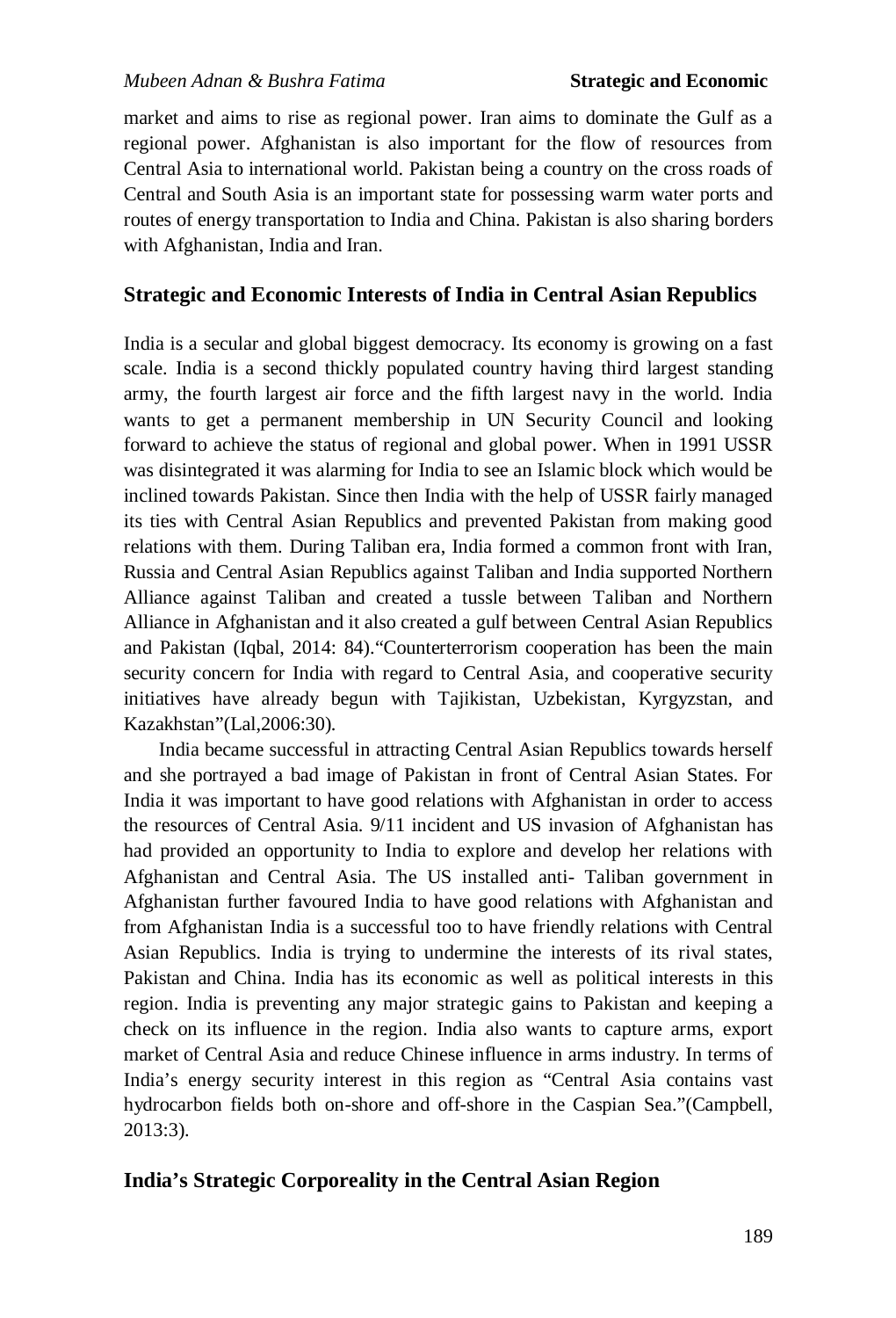India is vital to Central Asia because of its rising attitude for the economic, military, regional, social, cultural intentions towards this land surrounded area. Traditionally, India was not free ride in certain matters like that of marketing or for the objectives of resources because of the hypercritical participation of Russia in this region. For example due to this over-controlled policy by the Russians in this region, India's undeviating connection sparse and cramped in Central Asia. Now and then, India is showing from different perspectives its engrossment and fascination for having a stable and intensifying as well as modernistic attempts in this territory for the global most attractive icon. Due to the earthly and terrestrial accessibility and juxtaposition also for dynamism stockpile Central Asia is significant to India. It is the rule in the international system that states move towards a specific angle and seeks its curiosity where she finds the best consequences as recently from the India's government point of view it is highlighted that "it refuses to lay down a quota for importing oil (and presumably gas) from any country, including Iran. Instead, India will buy oil (and, again, presumably gas if not other energy sources) from wherever it gets the best deal" (Kothari,2014 :240)

China's ingress and access towards Central Asia is much highest at the peak as compared to India, this can be visualized clearly from the two main strategies applied by the Beijing, Firstly its winning approach in energy value in terms of both oil blocks and oil business and organizations and secondly, China by using its technological skill in order to have reach in energy footing and framework also in the industrialization which came up in the outcome of mutual and logical interdependence between the two regions. Even the Chinese political leaders made a large number of deals and promises in making its climax reach in this region where as such India lacks but in the present scenario India is making its great efforts and contributions in having the best appropriate result being a part of Central Asian Republics. Somehow, apart from TAPI, Oil and Gas Corporation (ONGC), India is by and large a user of the foreign air base called as Ayni Air Base or Gissar Air Base which is a military Air base in Tajikistan located in the west of Dushanbe (capital of Tajikistan).This is military air craft base is important from the Soviet Union as this military station served for the Soviet Union during the Cold War era. Consequently, Tajikistan showed quite positive and favourable response in a way that not only in the past but also in the future Russia would be the only one to get benefit and user of this military air center, this gives a clue for the cooperative and unanimous relations between each other. (Kothari,2014 :240). Nevertheless, Indian own created confederation named as Oil and Natural Gas Corporation (ONGC) pursue subsidize in Kazakhstan. India's stratagem of saturating oil from the Central Asian republics for worthwhile and achieving more economic stability in the Indian emporium and market place. If there would be no corroborate on Jihad evangelism, this cause a great combination and menacing to India's civic and governmental dependability especially in fighting for the issue of Kashmir. For the remunerative objective, "there is also scope for India to assist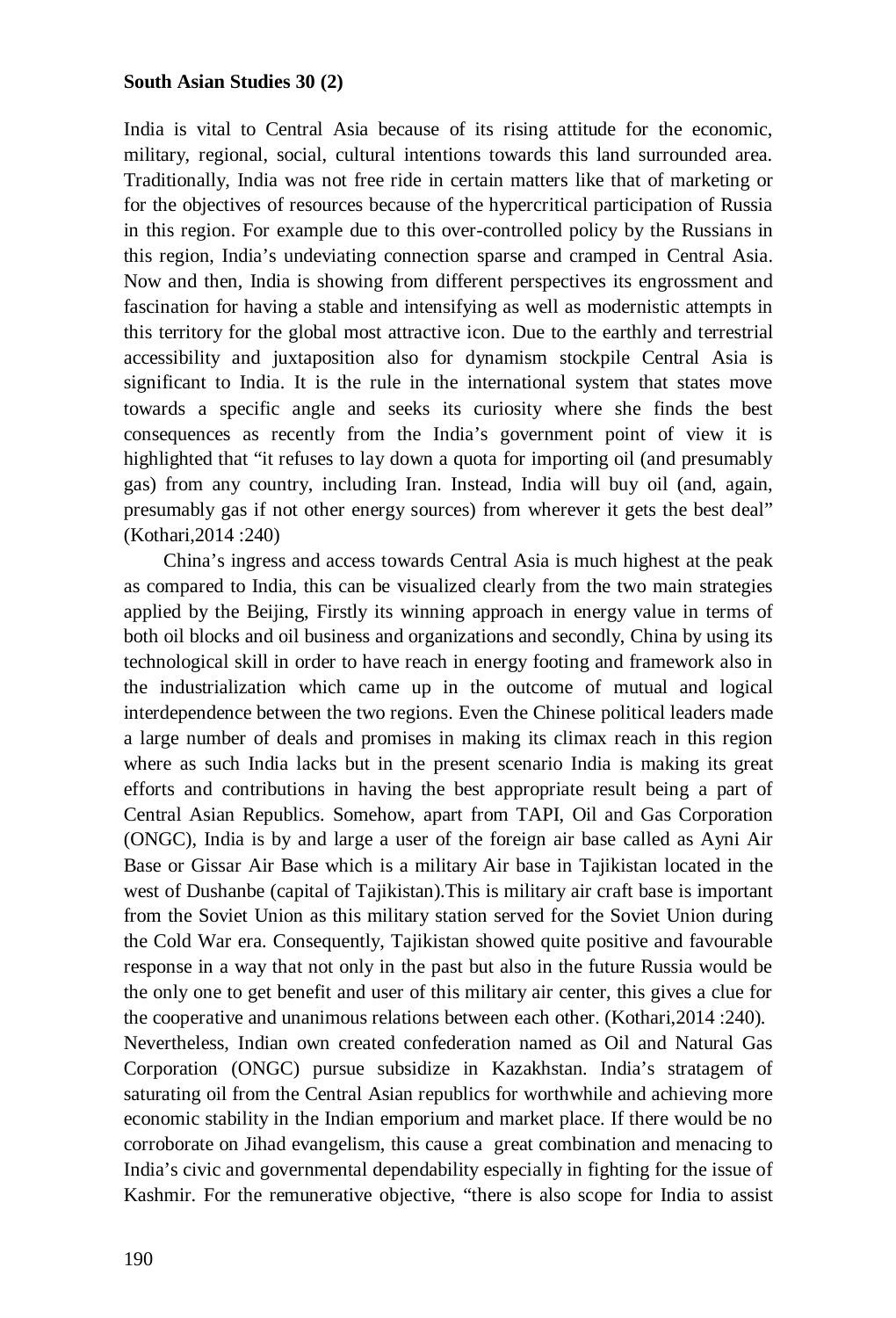Central Asian states in developing small and medium-scale enterprises" (Campbell,2013:5).There are spheres where India minimizes its abettance in which the most acclaimed and pre-eminent is the Indian Technical and Economic Cooperation(ITEC)Strategy. In the primitive times also in future scenario, India's trepidation and consternation is that if Afghanistan cascade and plummet beneath Taliban's sweep and influence this could spring up to the progression and sequence of fundamental and far-reaching changes in Islamic societies or an advocate of radical political and social reforms all through Central Asia. Additionally, the strategic and economic reach of India lies in the "development of strong ties with the countries of Central Asia along the energy and security vectors" (Campbell,2013:10).India is also supported by Tajikistan and Kazakhstan as India's tender and proffer to get a seat in UN Security Council (Lal,2006:30).

Indian interests in the region are as following,

- Tap the regions energy resources.
- Pursue geostrategic and economic goals.
- To prevent the possibility of emerging Muslim block and also to make a check on Pakistan's influence there.
- To protect Indian Interest, within conflicting interest of different players like USA, Russia and China. (Iqbal, 2014: 86)
- Indian Policy towards Central Asia is directly or indirectly in a position of stopping Pakistan for gaining benefits and to keep a check on Pakistan and to get her share in every step of Pakistan like TAPI gas pipeline and it should end in India.
- India is also trying to contain China as China is a big Asian power.
- To prevent Pakistan's influence in Central Asian Republics, India is also improving its relations with Afghanistan and Iran. India is providing training assistance to Afghanistan armed forces, India is welcoming Afghan students, media is collaborating with Afghan media, and numbers of Indian Journalists are working there. India has also offered them assistance in information technology IT sector. India is also capturing Afghan market for the export of cheaper Indian goods. Collaborating in Afghanistan's reconstruction programmes. From Afghanistan India can easily create insecurity problems for Pakistan and it can pose threat to Pakistan from two sides. With the presence of India in Afghanistan it can easily prevent any kind of Muslim block having soft corner for Pakistan.
- In Tajikistan at Farkhor India has established her military base and also providing assistance in service and repair of military equipments.
- Kazakhstan is strongly supporting Indian membership in Shanghai cooperation organization (SCO). India is cooperating in oil and gas industry, military, pharmaceuticals and information technology IT industry.
- India is interested to set up a software training and development centre in Kyrgyzstan.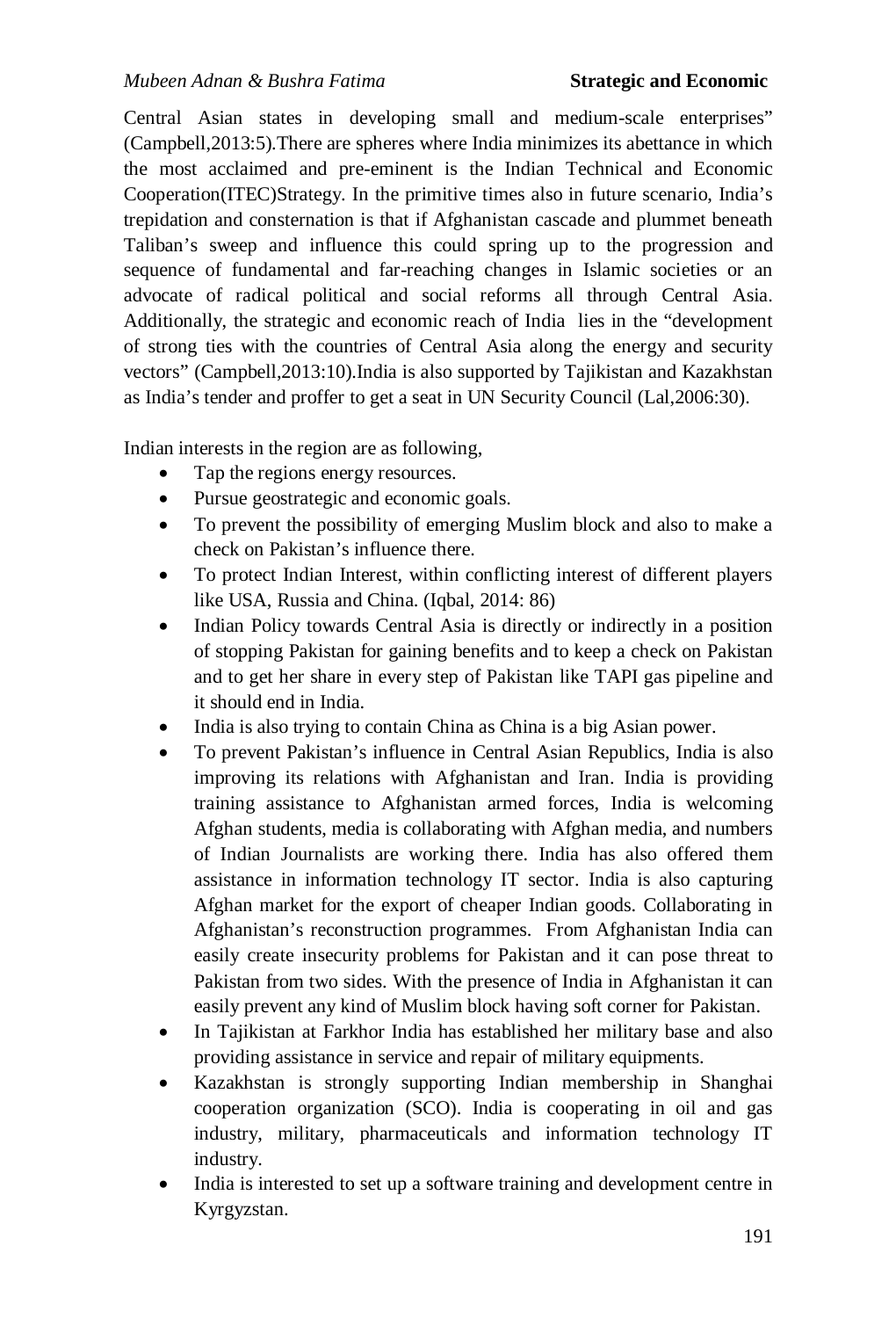India is attempting to boost trade and commercial ties with Uzbekistan. India has constructed road link from ChahBahar Port to Afghanistan, Mazar-i- Sharif and further to Uzbekistan.

The main purpose of doing it is to prevent Pakistan from getting major advantage of Gwadar Port. It is clear that India has the ability to prevent Pakistan's strategic interests in Central Asian Republics. In this regard India has signed North-South Corridor Agreement with Iran and Russia in September 2000. This corridor is basically to connect Mumbai with St Petersburg, via Tehran and Moscow. Mumbai will be linked with Bandar Abbas Port of Iran by maritime transport, after that it will move along road and rail networks to connect Bandar Abbas Port with Caspian Sea ports of Bandar Anzali and Bandar Amirabad via Tehran. From Caspian Sea it will be shipped to Russian Port. (Iqbal,2014 : 90). This route will bypass the Afghanistan-Pakistan route. India is trying her best to hold her feet strong in Afghanistan for two reasons, firstly to put Pakistan under her check and to strengthen her relations with Central Asian Republics for strategic and economic purposes. India is further strengthening her position and trying to keep Pakistan out.

The strategic and economic interests of India are showing that India is in a position of advantage as compare to Pakistan. India is having a support of USA and India is also strengthening her relations with Iran through North South Corridor, ChahBahar Port and road link to Uzbekistan for oil and gas resources.

## **Pakistan's Interests in Central Asian Republics and its Uncertainties**

Pakistan has an important location of South Asia. It provides a shortest out let to land locked Central Asian Republics to the Arabian Sea, Indian Ocean and further to rest of the world. Pakistan acts as bridge between South and West Asia for resources of Middle East and South Asia. Karakoram highway is an ancient Silk route between Afghanistan, Tajikistan, China and Pakistan and for having access to Gwadar port, this route provides land link to Central Asian Republics through Tajikistan. Pakistani ports of Karachi, Pasni and Gwadar which are around 1600 km away from Central Asian Republics are the shortest route for economic link between Pakistan and Central Asian Republics. It can give boost to bilateral trade in raw material and manufactured goods. It is to be said that Pakistan has to build cultural and economic ties with Central Asian Republics, which will provide strategic depth to Pakistan against the hegemony of India in South Asia.

Pakistan and Central Asian Republics have some things common in their societies like the religion of Islam, having tribal system, architecture, art and design. In ancient times the people of both regions did bilateral trade and Afghanistan was used for reaching each other region and Pakistani city Peshawar was the main city used for trade and hindko language of Peshawar was also used for trade dealings between Central Asia and Sub-Continent. Samarkand-Multan to Lahore route was used for trading. Ports of Pakistan can give boom to Central Asia and future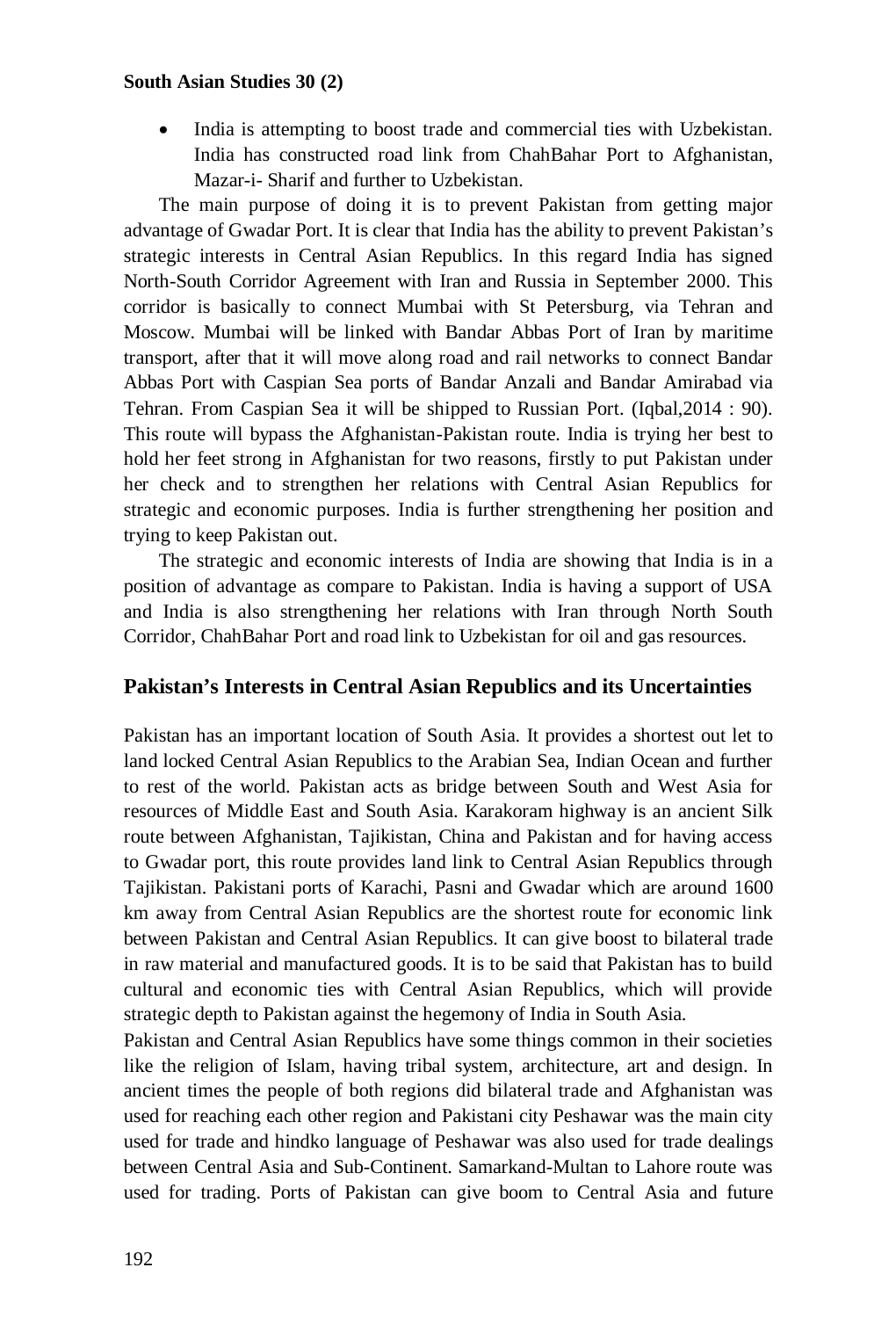developments can lead this region as another Middle East when linked with outside world.

The Central Asian Republics will be linked with Gwadar Port through Karakorum Highway, Turkham and Chaman.This route will bring lot of economic activities for Pakistan as well as for Central Asian Republics. If this proposed route and resource corridor is established then Pakistan's dependence on Middle East especially on Saudi Arabia will definitely reduced.(Iqbal, 2014: 132). TAPI is also a good proposed project to utilize the energy resources of Central Asian Republics. "The Gwadar Port is the first step towards fulfilling Pakistan's ambition of becoming a Trade and Energy Corridor (TEC) for China, which will one day help ship Persian Gulf oil from Gwadar overland through Pakistan to China"(Ahmad,2010:8).

Gawadar Port is an indication and exemplification in terms of Pakistan's embryonic of marketing and merchandising gallery for China from the bird's eye view for China's future energy strength and dynamism. Pakistan is scrutinized and assessed as the centric and peripheral in the geo-economic being so much lucrative and cost-effective in aggrandize and enhancing the geographical regions either compact or massive in empowering and authorizing a large number of people to live in everlasting and sempiternal tranquility.

Iran as well as Central Asian states are viewing with an eyeball for the rich energy markets for the purpose of creation and implementation of their own identity and collectiveness of their own petroleum and natural gas. TAPI is mainly concerned with the security issue and there is a need to build and properly construct the pipeline so that there should be a good attainable and achievable supply of gas. This gas pipeline ends at the famous city of Indian border Fazilka (Ahmad, 2010:4).

This transferring of macro-level trade would lessen and attenuate the historical tensions and rivalries between India and Pakistan and between India and China. This would also reduce the turmoil and disruption between Pakistan and Afghanistan which are linked with each other in terms of historical past events, ethnicity, geographically and security affairs. In future TAPI is said to be qualified in improving relationships between India and Pakistan in order to get these two opposite states away from initiating the war. From the symbolic and emblematic significance Iran-Pakistan-India conduit extrapolate is referred to as the secluded and strife-free channel or pipeline. Consequently, in 2008 the heads of Petroleum of India and Pakistan held a meeting in Islamabad and negotiated on the price issue, similarly the Iranian head also visited Islamabad and New Delhi talked on the matter of pipeline, whereas onthe other hand, India swing from side to side on the project and showed a vindicate of Mumbai Attacks to ostracize the dispense. This event happened just after the TAPI (Ahmad, 2010:7)

Ultimately, "Pakistan's operational emergence as an energy corridor in South, West and Central Asia creates a win-win situation for not all the countries and nations of these historically-linked sub-regions of Asia, it also potentially benefits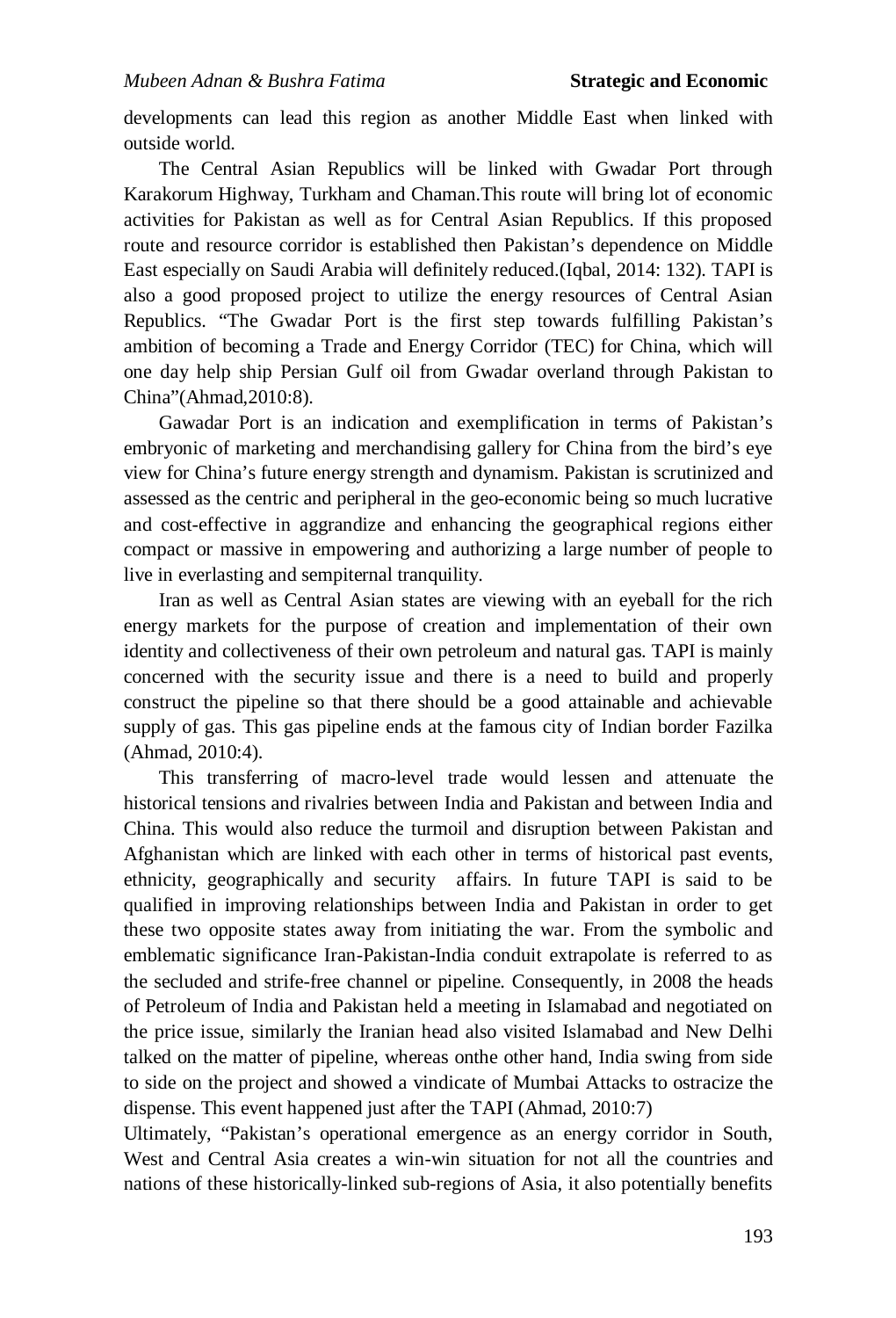all the extra-regional powers who have a stake in Asian stability in the 21st Century and beyond" (Ahmad,2010:3).

Pakistan has good expertise in banking sector, irrigation, livestock, poultry and agriculture machinery which could be shared with Central Asian Republics. Pakistan can offer military training, skill development and defense industries. At present Pakistan is offering various sources to Armed Forces of Central Asian Republics. Pakistan can offer skilled human resources to defense industry. As Central Asian Republics seriously lacks in technicians which Pakistan can easily provide to them.

For Central Asian Republics, the shortest sea route is the Arabian Sea through sea ports of Pakistan. Central Asia can access this port by rail as well as by road link to Gwadar Port. Central Asia has two nearest railheads at Kuchka and Tirmiz. From there the goods could transport to Heart and through Kandahar and Quetta for Karachi or to Gwadar Port. For land routes Central Asia and Pakistan have following options,

- 1. Route from Salang Pass, Kabul, Jalalabad, Peshawar, Lahore and Karachi.
- 2. Route from Tajikistan through Badakhshan across Pyanj River to western passes in Frontier Province and to Peshawar, Lahore and Karachi.
- 3. From Karakuram highway, Kashgar, Gilgit, Rawalpindi, Lahore and Karachi.
- 4. From Chitral, Booni, Baroghal post to Kankhun, Kurtut, Khundood and ends at Khorog where it joins to M41 Highway of Tajikistan.Pamir Highway is a section of M41 road going from Bishkeh (Kyrgyzstan) to Termez (Uzbekistan) crossing Tajikistan through the Pamir Mountains.

Stability in Afghanistan is crucial for Pakistan's involvement in Central Asian Republics. It is the foremost requirement of Pakistan for the utilization of oil and gas resources of Central Asia.

Pakistan is officially recognized as an energy arcade in the regional states and in order to gain an image of world's noteworthy and distinguished state and strategically prestigious one in dealing with Central Asia. Pakistan is considered as a deprecatory being a neighbor state to Central Asia, the landlocked region viewed Pakistan's role as an analytical and carping because of its supporting of Taliban in Afghanistan and the Islamic military group and dubious and cynical aspirations in terms of trade in this territory.

- Pakistan's main interest in Central Asia is for the strategic and tactical reasons for the promotion of high-level business and commerce liberalization with each other.
- Pakistan wants to have a stronger position in this region in terms of the military services in order to keep India's less involvement in this region.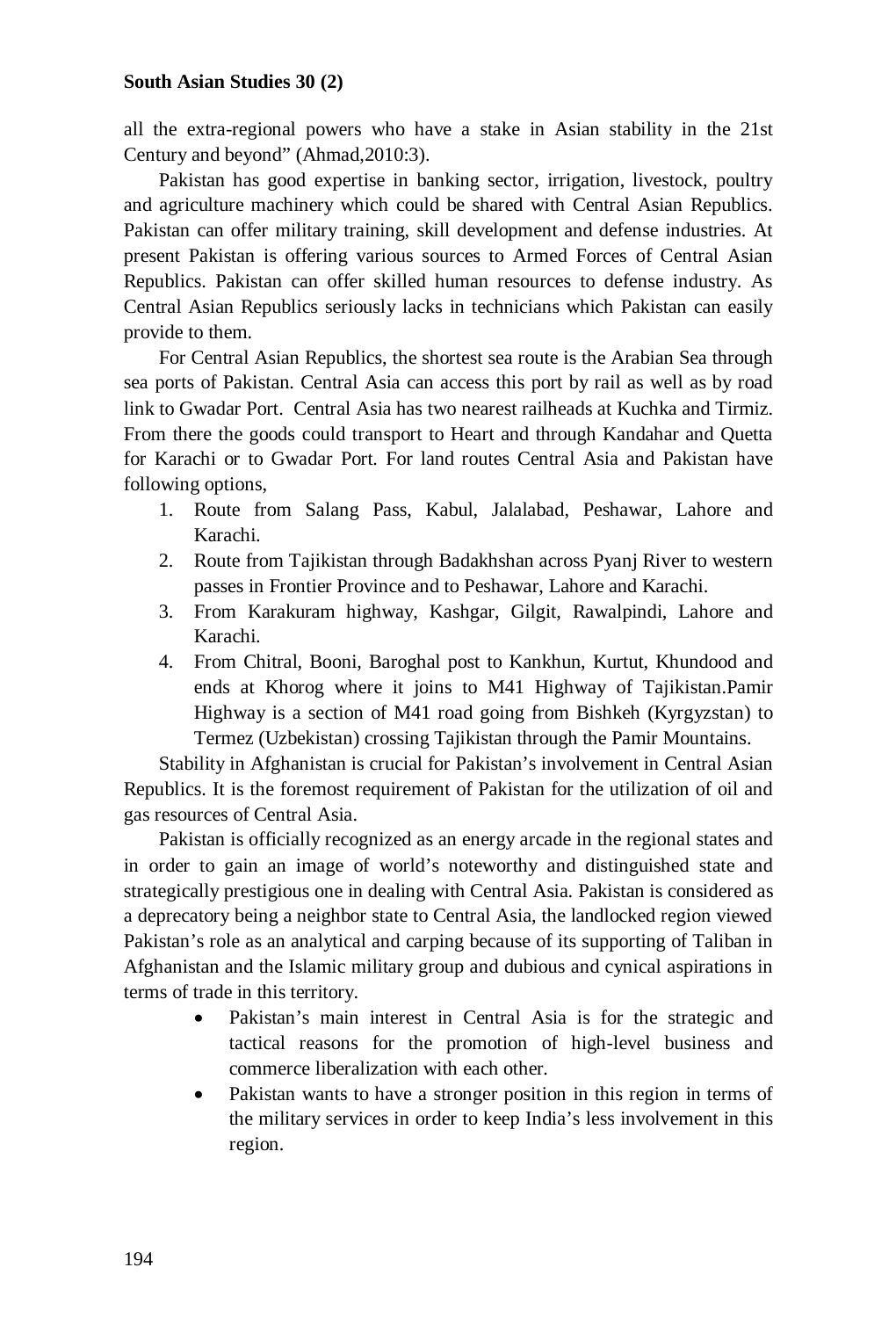- For the regional integration as well as for more cooperative security measures with Afghanistan, this is the closest connecting border to Central Asia.
- Pakistan's major interest in Central Asia is that of transferring and movement of goods and services through sea-routes which Central Asia lacks, it would fall down India's interest in the region.
- Pakistan is continuously making efforts in having friendly relationships with Kyrgyzstan for the thorough fare connections to sea-ports of Karachi and Gawadar which would be beneficial in facilitating Pakistan with a large-scale electricity.
- India which is the main stumbling block for Pakistan, because of the two antagonistic powers having nuclear weapons, due to which Pakistan bothered to be a win player in this great game.
- Pakistan by making collaborative and strengthened relations with Uzbekistan to counter terrorism (Lal,2006:24)
- Faucet the increasing means of transportation from Tajikistan and Uzbekistan.
- For the purpose of transporting gaseous fuels from Turkmenistan through Afghanistan to Pakistan.
- As Pakistan being an agricultural state, she is a good supporter for Central Asian states to provide this region with agricultural facilities in order to reduce Indian interest from this land.

## **Pakistan's and India's role in Shanghai Cooperation Organization**

Shanghai cooperation organization (SCO), an internationally recognized intergovernmental organization based on political, economic, security, regional and mutual cooperation, established on 15 June 2001 by six member states namely China, Russia, Kazakhstan, Kyrgyzstan, Tajikistan and Uzbekistan. It has five observers such as Pakistan, India, Iran, Afghanistan and Mongolia. However, Sri Lanka, Turkey and Belarus are acting as a symposiums in shanghai cooperation organization.

In the historical perspective there occurred a long-term hostile and conflicting situation between Russia and China in terms of border sharing which resulted as a multipartite issue after the independence of the former Soviet republics in 1991, and in 1996 the so-called three Central Asian's states such as Kazakhstan, Kyrgyzstan and Tajikistan along with Russia and China inscribed Shanghai Agreement on Confidence Building in the Military Field in the Border Area. Later on in 1997, Agreement on Reduction of Military Forces in the Border Areas was signed by these states which created a stage of mutual borders among these five states. This mutual regime border gave the title for this organization as a Shanghai Five. Ultimately one of the other state of Central Asia, Uzbekistan which has no border closer to China but became a member of SCO for its security regional integration in the world.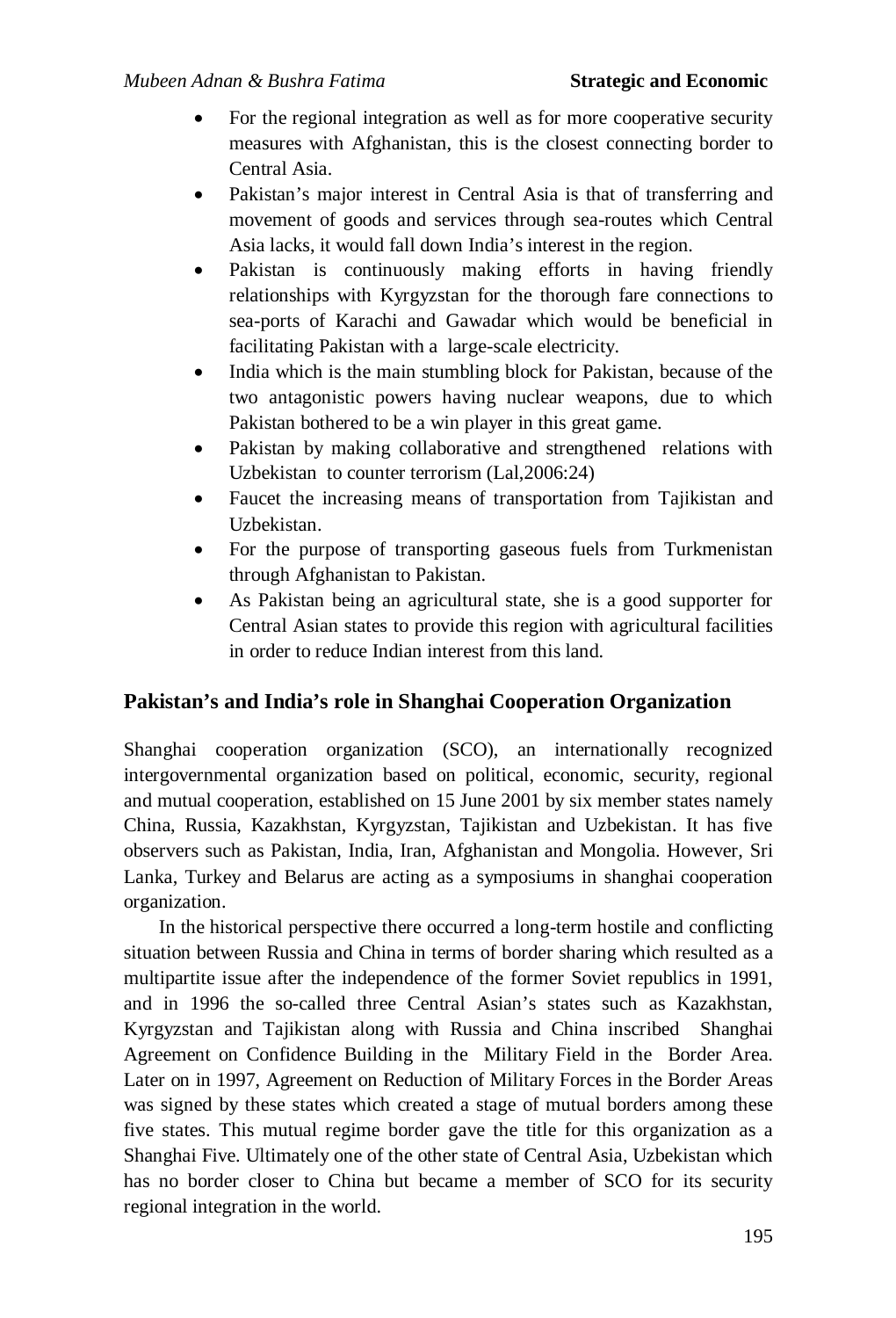It was also a rising question that apart from Russia and China, how the two averse states India and Pakistan find SCO as a beneficial confederation. Both states are trying to have strong links with this organization in order to have access to energy rich republics of Central Asia.SCO also recognized in providing protection to infrastructure, communication, transmission, effervescence and stability in economic power. Furthermore, one of the basic facet of SCO being related with the other regional organizations in terms of the geographical features it is extended over from the White Sea (located in Russian's sovereignty)to the South China Sea. It can also reach to the Indian Ocean and Middle East due to the fully participation of the observer states.

Mongolia became the observer state within SCO in 2004 whereas Pakistan, India and Iran reached the status of as an observer states of SCO in 2005.These states presented as a divergent and various groups in terms of democratic politics as well as in acquiring and integration of the internationally recognized approval. The basic incentive of these states for being a member of SCO is that they should have an open door policy for the purpose of trade with the Central Asia countries. These states are mainly concerned for having a combined convergence in energy transferring in the Eurasian region.

Iran has shown a keen interest in developing bilateral energy cooperation with China which can be seen in 2006 when Iranian President Mahmoud Ahmadinejad welcomed six SCO member states in Tehran delegation for the negotiations on energy profit utilization and further growth. As it is analysed that "Iran is 'a good fit' also in terms of its stake in combating drug trafficking" (Bailes& Dunay,2007 :18).Pakistan and India, both are struggling to be a win-win from each other in having a closer ties with Central Asian states regarding militarily, holding energy resources and for much stronger regional relationships with the Middle Asian (CARs) states. Interestingly, Iran has pressed down for the full membership of SCO whereas Pakistan and India showed less demonstrative interest in this matter as if anyone would become the full member of SCO then it is taken to be understood that the other observer states would also categorized in the same position.

Many questions raised that why Pakistan and India not being finally considered to be having a full-membership in Shanghai Corporation, there are two reasons one is that as Pakistan and India both are the nuclear powers and are nonsignatories of Non-Proliferation Treaty (NPT) of 1968 Nuclear Weapons due to which there occur the complexities and more chances of raising conflicts between the other states of the world in the span of this organization and the other reason is that as India-Pakistan's conflict over Kashmir can create such possibilities for one to reside in the SCO, this would lead the adverse denouement within the internal matters of SCO and would definitely give the pessimistic image to the outside world about this organization.

However, SCO's 2005 Astana summit is significant from the point of view of increasing more stability and vulnerability in the security performances of the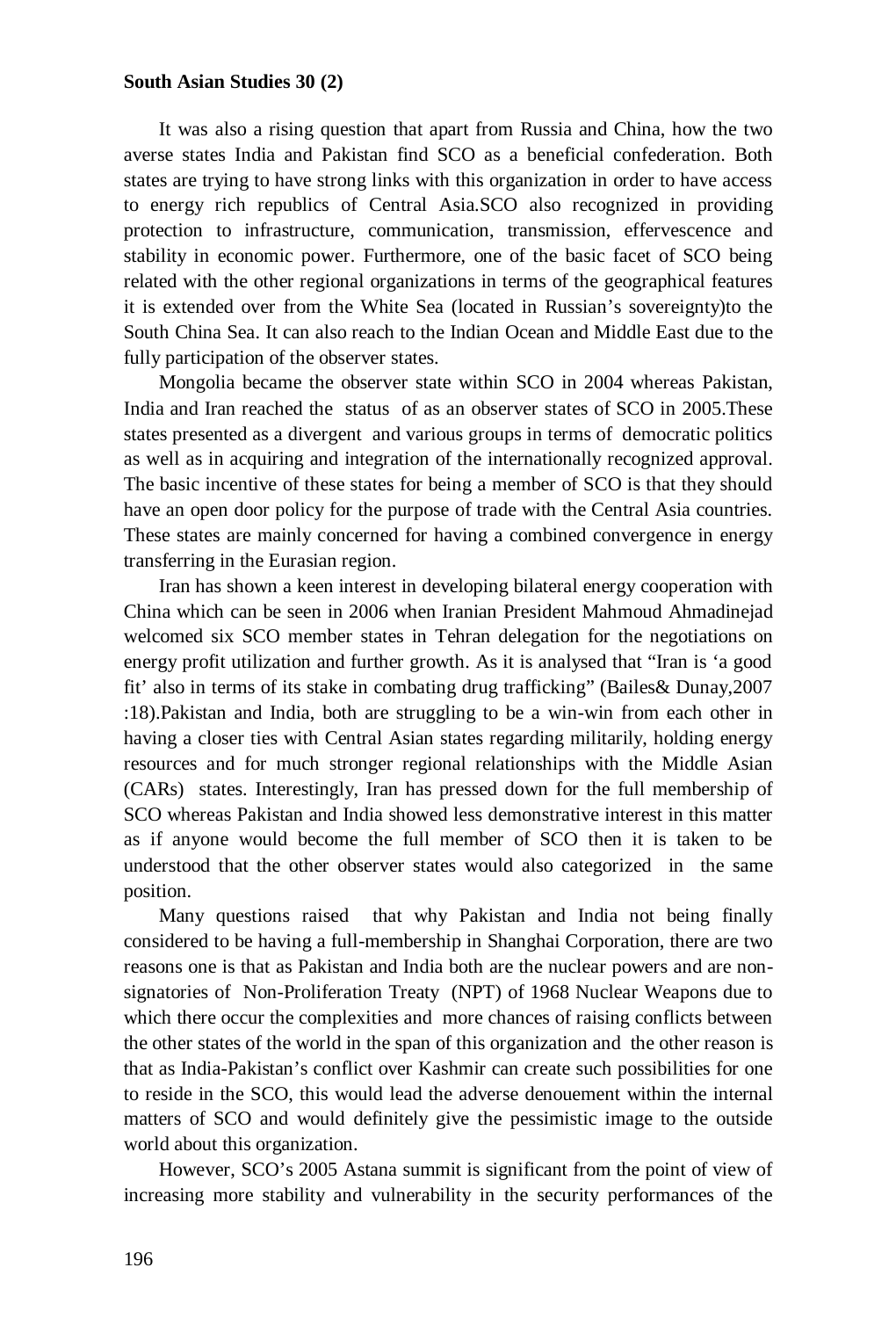member states also it enables to function in the field of providing high-proficiency in the elimination of missiles and reduction of armaments, projectiles, secret and illegal conveying of drugs and narcotics and it also stepped forward for the cooperative and encouraging confidence building measures among the different states. This organization mapped functional and constructive arrangements for the large-scale security zone in the world.

Both India and Pakistan are trying to involve in more and more activities of SCO. Moreover, the capital of Kyrygyzstan, Bishkek is significant from the perspective wherein the governmental bodies of Russia, China, Tajikistan, Uzbekistan, Kazakhstan, Iran, Mongolia, Afghanistan as well as the representatives of the observer states Pakistan and India arranged in the colloquy of Shanghai Cooperation Organization held on September 13,2013 which is famous with a name Bishkek Delegation or Bishkek conclave. The role of Bishkek summit is vital where it is clearly notified by the member states that SCO would provide security protective measures to both Afghanistan as well as Central Asia in flowing down and reduction of the military forces particularly the ISAF troops. Other than ISAF, Islamic Movement of Uzbekistan(IMU) and Al-Qaeda helping to stalk the proceedings of the foreign and multinational crime from Afghanistan to Central Asia. The extremists fundamentalists groups created quite critical and threatening situations in the Central Asian region due to the striking attempts of the Islamic movements in the Farghana valley which is nearer to the greater parts not only of Central Asia but also Afghanistan, China's Xinjiang Uygur Autonomous region (XUAR).(Reeves,2014:4)

#### **Obstacles between Pakistan and Central Asian Republics**

Due to frequent political unrest and instability in 1990's of Ex Prime Ministers, Benazir Bhutto and Mian Nawaz Sharif governments, Pakistan lacks behind to develop good bilateral relations with Central Asian Republics and as a result India took advantage and strengthens her relations in economic, military, technology, education and telecommunication sectors. These secular Central Asian Republics have also serious concerns about Pakistan's intentions and involvement with the Jihadi elements active in these republics. Pakistan is also seriously in trouble due to terrorism in her state. Pakistani forces are also launching war against the terrorists in Waziristan.

Pakistan is facing tough competition with India, Iran and Turkey in Central Asia as they are enjoying many advantages. These states and Russia also are trying hard to provide outlets to Central Asian Republics through them. Pakistan has no infrastructure to attract Central Asian Republics. But the Gwadar Port and proposed rail and road networks linking Central Asia with Arabian Sea and China through Karakuram Highway will be an opportunity for Pakistan to provide and out let to Central Asian Republics.

Iran has developed a road network with the help of India to link Central Asian Republics with Arabian Sea. To develop Chahbahar Port between the cooperation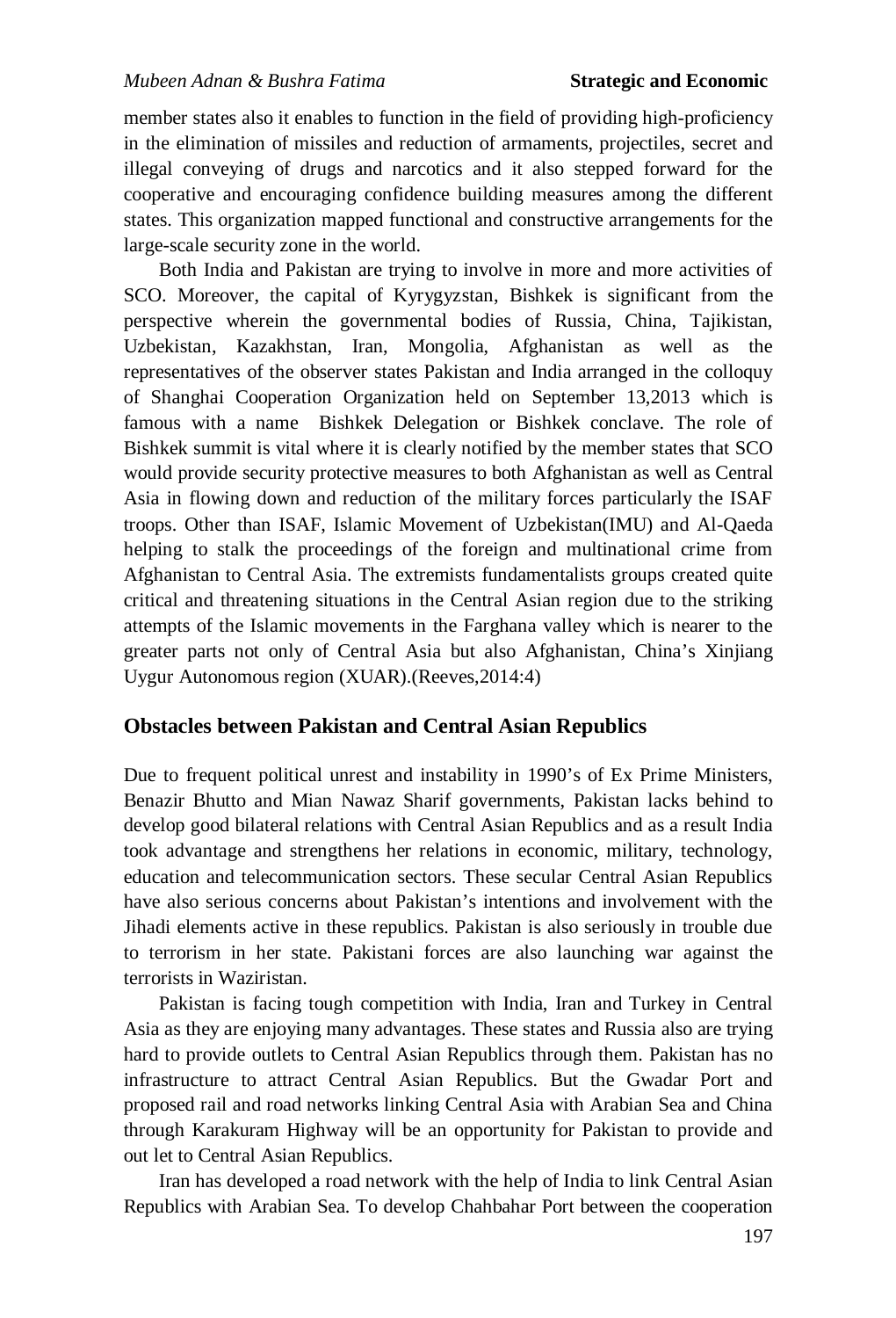of India and Iran will further give more advantage to attract the resources of Central Asia. Pakistan should also cooperate with Iran for getting resources from Iran as well as from Central Asian Republics.Gwadar Port is likely to face tough competition from Iranian Port of Chahbahar. India can exploit this situation by strengthening Pakistan's rivalry with Iran. Pakistan needs to strengthen her relations with Iran and execute the agreed project of Iran-Pakistan-India (IPI) gas pipeline in near future.

The law and order situation in Baluchistan province is an- other hindrance for the commercial activities through Gwadar port. A proper domestic as well as foreign policy is required to address all the obstacles. The rail and road routes to Central Asian Republics are required to establish in order to yield benefits through Gawadar port.For this purpose the under developed province of Xinjiang need to develop communication infrastructure with the help of Chinese cooperation. As this province is linked with Pakistan and it will provide access to Pakistan towards energy corridor. Baluchistan and Gawadar port is an important opportunity as well as a challenge to get gas and oil from Central Asian Republics. Baluchistan can play important role towards the economic development of Pakistan if government can successfully control the Baloch nationalist movement and solve the grievances of Balochs and enhance the trust of people. Pakistan has also suffered because of the instability in the military insurrection. For example during General Musharraf's regime, there was a Pashtun pressure in terms of Afghan-Pakistan border also Pakistan interested to resolve its inter-state problems with the assistance of America due to which it makes a great obstacle in terms of Pakistan's relations with Central Asian Republic(Rumer,2003:131)

It is very important for Pakistan to stop India's influence on Central Asian Republics by offering them assistance in various fields. In the shadow of new economic realities, Pakistan should improve her relations with Russia and encourage Russian cooperation in all sectors. One of the main obstruction and hindrance in terms of Pakistan with Central Asia is that of Wakhan cloister which is closely linked with Afghanistan and China, which is the most suitable border in connecting Pakistan with Tajikistan."Lack of a common border with any Central Asian state is one of the primary impediments to accessing the region" (Asif, 2011:2).

Pakistan signed a number of memorandums for the understanding with Central Asia republics. "Pakistan's plans to open a transportation corridor to Central Asia through Afghanistan" (Rumer,2003: 95). There are certain directions and exhortation in Pakistan' foreign policy in terms of this region.

- To engage in hospitable relations with every republic of Central Asia.
- Pakistan must not wait for the peaceful sally of Afghanistan rather she should engaged herself in every agreement and treaties with CARs.
- For the deference, popularity and ascendancy Pakistan must not apart herself with any conflicting state of Central Asia.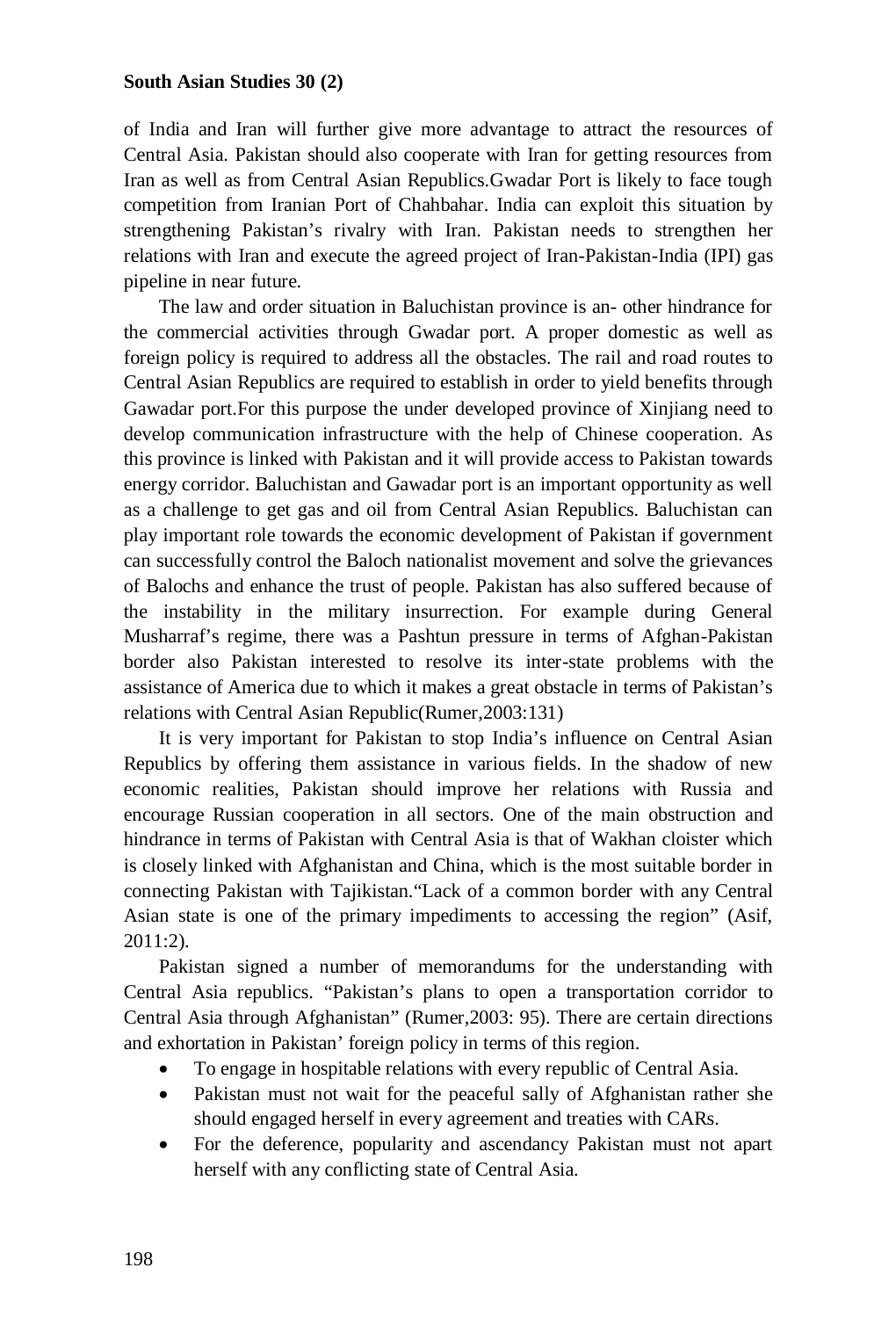#### *Mubeen Adnan & Bushra Fatima Strategic and Economic*

- In order to improve and amplify the trust, Pakistan should supplement regional and international caucus.
- For the mutual cooperation and much withstand cultural and monetary bind, Pakistan must focus on the researchers, scholars and educational sectors in terms of this, one major option is that she must invite the Central Asian students by giving them scholarships business and jobs opportunities and also giving them chances in visiting different areas of Pakistan (tourism).

### **Conclusion**

Pakistan and India are the two South Asian players in the game theory of Central Asian Republics. In the geopolitical as well as in topographical study, these two hostile states are endeavor in making continuous and ongoing amalgamation within the Central Asian states. After the independence from Britain in 1947, because of joining the anti-communist bloc and Leninist bloc, this situation hampered and preclude in developing close ties with CARs. Originally, Pakistan has much more fiscal and mercantile knot with Central Asian states rather than bureaucratic, constitutional or strategic truss. Pakistan's foreign policy determines to engage its relationship with this region because of the Afghanistan prospect. Furthermore, India in contrasting with Pakistan, she has had much established and entrenched chemical industry and an increasing impressive development in it. For the Asian free trade area multiplex dialogues and agreements go on between India and Pakistan for the embellishment of economic trade dealings especially with the CARs. Both these countries have the individual goals and aims in getting more fascinating and nearer to this Middle Asian region.

On the part of whole to see from the future perspective, not only the foreign powers such as Russia and China reach its arms for the Central Asian region, but modern world emerged on the stage to realized that how Pakistan and India are struggling and making elbow grease and exertion for the globalized identification and hat tip status. The other observer states like Iran and Mongolia are also finding ways to reach a high-level approach towards this region. The Eastern globe as well as the Western globe is in the queue how to be serviceable if they would stand in connection with Central Asian states. The neighboring states are more curious about its outstretching for this particular land area. Central Asia one of the wealthy state in the oil and gas production due to which the other outsider states are frequently staring with round eyes and keenly in gaining and attaining their objectives and goals from this region. This create the phenomenon of geopolitics and despotism in the rough form. It is the silent tussle between Pakistan and India that who gets more advantage and become prosperous in the post-2015 scenario. Facing a number of hurdles, obstacles and quandary, even then the two states are for the financial-monetary and for the territorial characteristics are nonplussed and baffled within the Central Asian region's recognition. The global village is looking forward that at which point Pakistan and India by and large would successful and